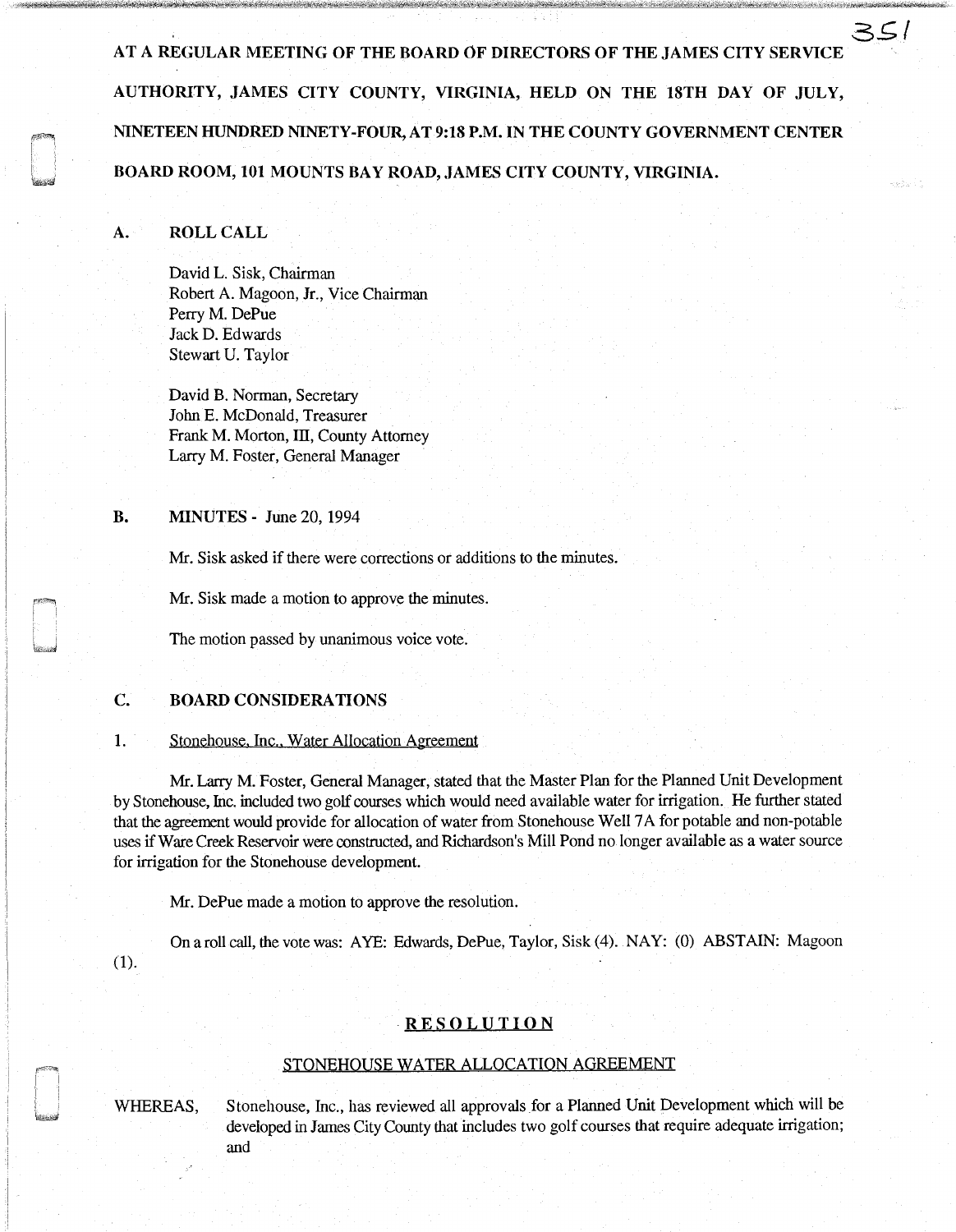WHEREAS, Stonehouse intends to use Richardson's Mill Pend as the water source for irrigation of the golf courses; and

-2-

WHEREAS, if the Ware Creek Reservoir is constructed, Richardson's Mill Pond will be inundated and no longer available for irrigation to Stonehouse: and

- WHEREAS, Stonehouse has two Wells  $(7 \text{ and } 7\text{A})$  that are available as a potable water source for the development and adequate water is available in  $W$  $ell$   $7A$  (non-potable) to support the irrigation requirements of the golf courses.
- NOW, THEREFORE, BE IT RESOLVED that the Board of Directors of the James City Service Authority, James City County, Virginia, approve the attached agreement establishing the terms for the uses of Well 7A to support the irrigation of a golf course in the event Ware Creek is constructed and Richardson's Mill Pond is no longer available as a irrigation water source.

#### 2. Formal Acceptance of Water and Sewer Systems

352

Mr. Foster stated that adoption of the resolution would formally accept the dedication of certain water and sewer systems constructed by developers during Fiscal Year 1994.

Mr. Edwards made a motion to approve the resolution.

The motion passed by unanimous voice vote.

# **RESOLUTION**

### ACCEPTANCE OF FORMALLY DEDICATED

#### WATER AND SEWER SYSTEMS

- WHEREAS, certain water and sewer systems have been constructed by developers and dedicated to the James City Service Authority; and
- WHEREAS, these water and sewer systems have been constructed in accordance with technical requirements of the James City Service Authority.
- NOW, THEREFORE, BE IT RESOLVED that the Board of Directors of the James City Service Authority, James City County, Virginia, does formally accept the dedication of water and sewer systems listed below, as of June 30, 1994:

## Sewer Fund

| Berkeley's Green, Section 7          |  | 279,114.50 |
|--------------------------------------|--|------------|
| Ford's Colony, Section 13, C, D, & E |  | 198,007.25 |
| Governor's Land, W&S Ext.            |  | 39,672.75  |
| Page Landing, Section 2, Phase 2     |  | 47,732.50  |
| Powhatan Crossing, Section 3         |  | 70,429.75  |
| Powhatan Plantation, Sections 1-7    |  | 135,546.50 |
| Whiting Subdivision, Section 1       |  | 7,886.25   |
|                                      |  |            |

Total:

\$ 778.389.50

·~ u

~~~ u<br>umu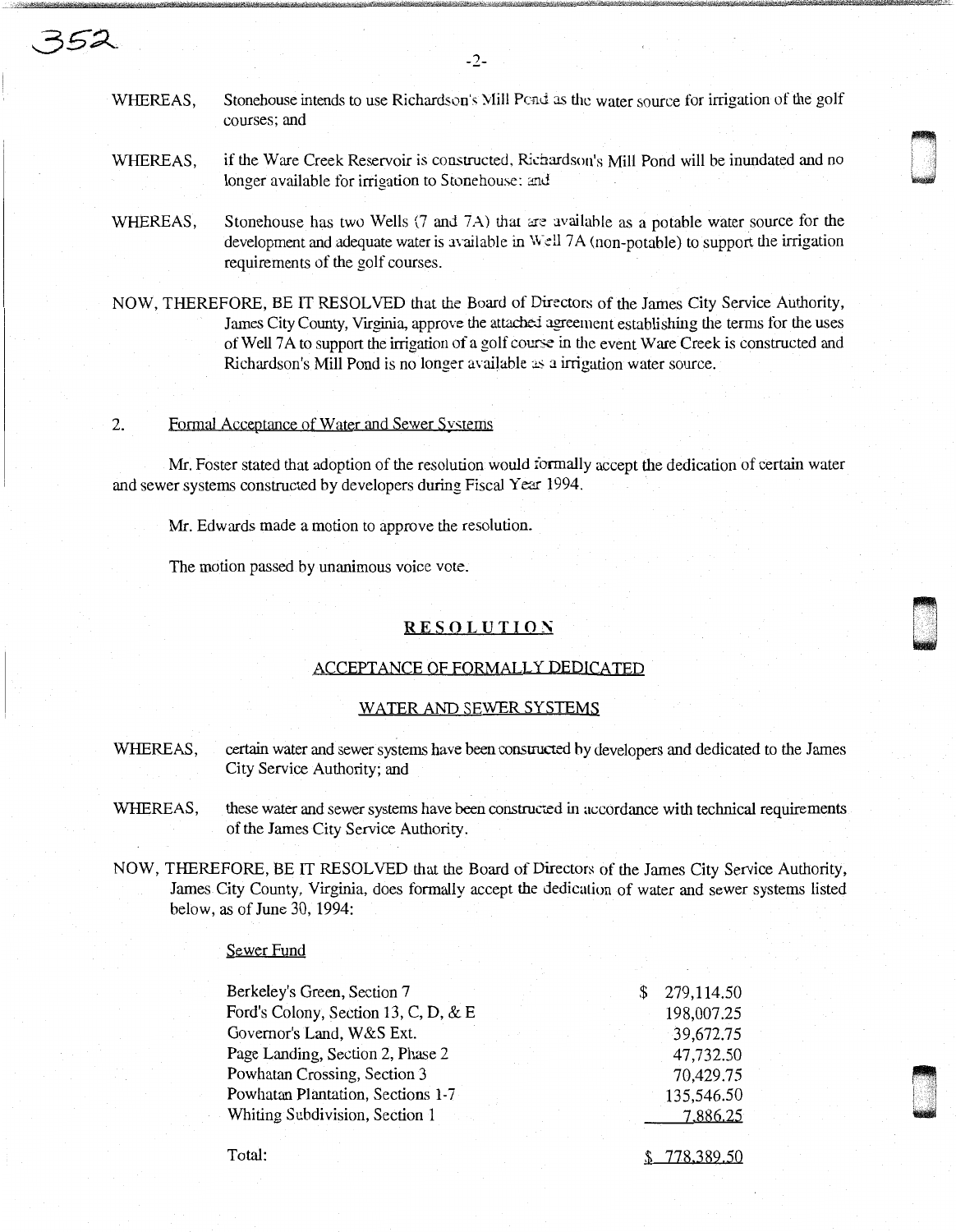# Water Fund

| Berkeley's Green, Section 7          | \$ | 82,685.00    |
|--------------------------------------|----|--------------|
| Ford's Colony, Section 13, C, D, & E |    | 196,273.45   |
| Governor's Land, W&S Ext.            |    | 73,549.00    |
| Page Landing, Section 2, Phase 2     |    | 38,883.00    |
| - Powhatan Crossing, Section 3       |    | 47,660.00    |
| Powhatan Plantation, Sections 1-7    |    | 95,419.90    |
| Whiting Subdivision, Section 1       |    | 19,895.00    |
| Total:                               |    | \$554,365,35 |
| <b>Total Dedications</b>             |    |              |

# 3. Bid Award - Rehabilitation of Lift Station 4-7

Mr. Foster stated that the wastewater Pump Station (4-7) located on Route 5 east of the Five Forks area would be rehabilitated in Fiscal Year 1995. He further stated that bids were received with Shoreline Contractor submitting the low bid.

Staff recommended approval of the bid award.

Mr. Magoon made a motion to approve the resolution.

The motion passed by unanimous voice vote.

# . **RESOLUTION**

#### BID AWARD - REHABILITATION LIFT STATION 4-7

- WHEREAS, the James City Service Authority owns and operates a wastewater Lift Station (4-7) which is located on Route 5 east of the Five Forks area; and
- WHEREAS, the project was competitively bid with Shoreline Contractors submitting the low bid of \$158,600; and
- WHEREAS, adequate funds are available in the JCSA budget to cover the costs of the project.
- NOW, THEREFORE, BE IT RESOLVED that the Board of Directors of James City Service Authority, James City County, Virginia, hereby awards the rehabilitation of Lift Station 4-7 to Shoreline Contractors for a cost of \$158,600.

# **D. BOARD REQUESTS AND DIRECTIVES** - None

Mr. Taylor made a motion to adjourn.

The motion passed by unanimous voice vote.

The Board adjourned at 9:26 p.m.

-3-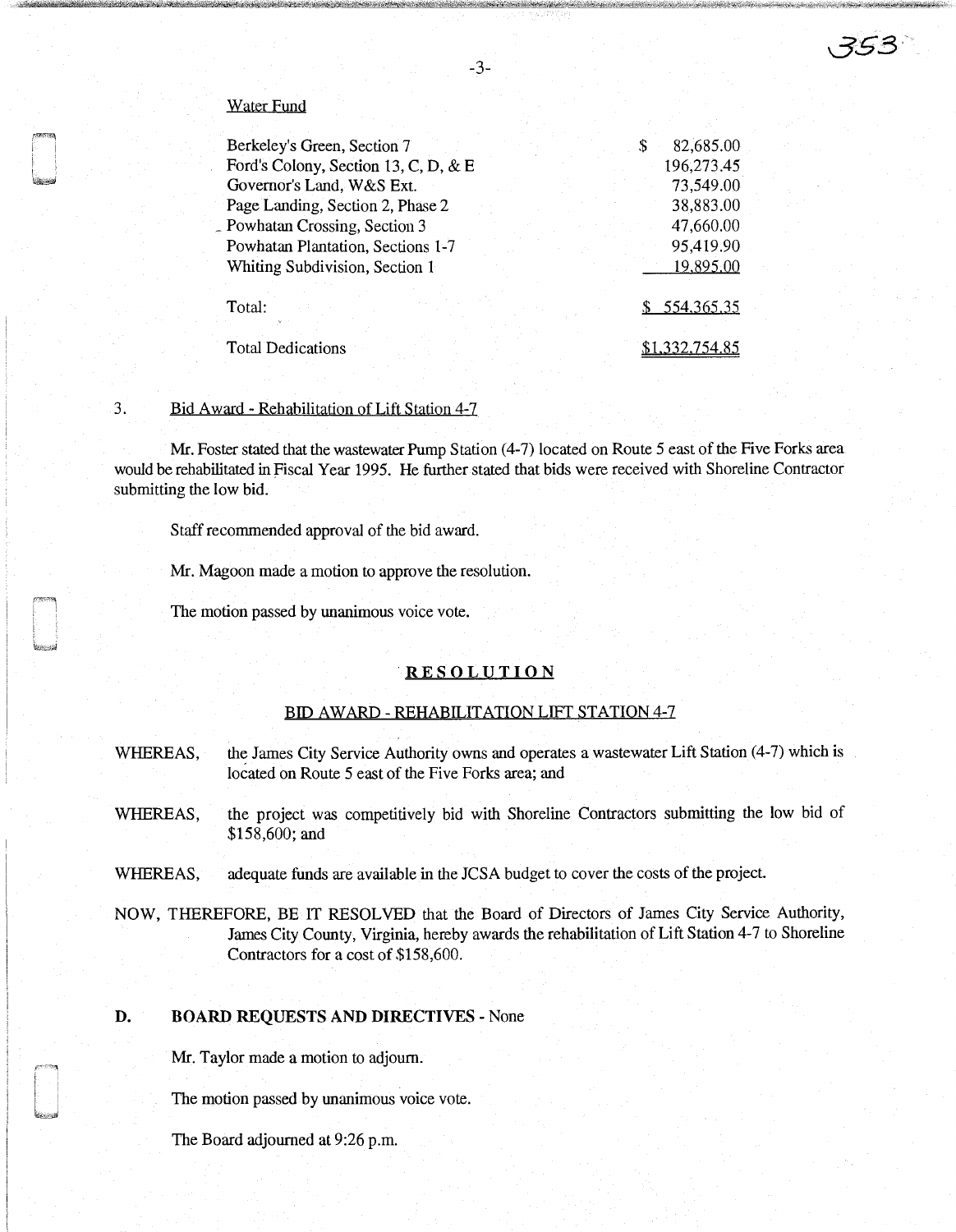$\bar{\mathcal{V}}$ 

David B. Norman Secretary to the Board

 $-4-$ 

71894bod.min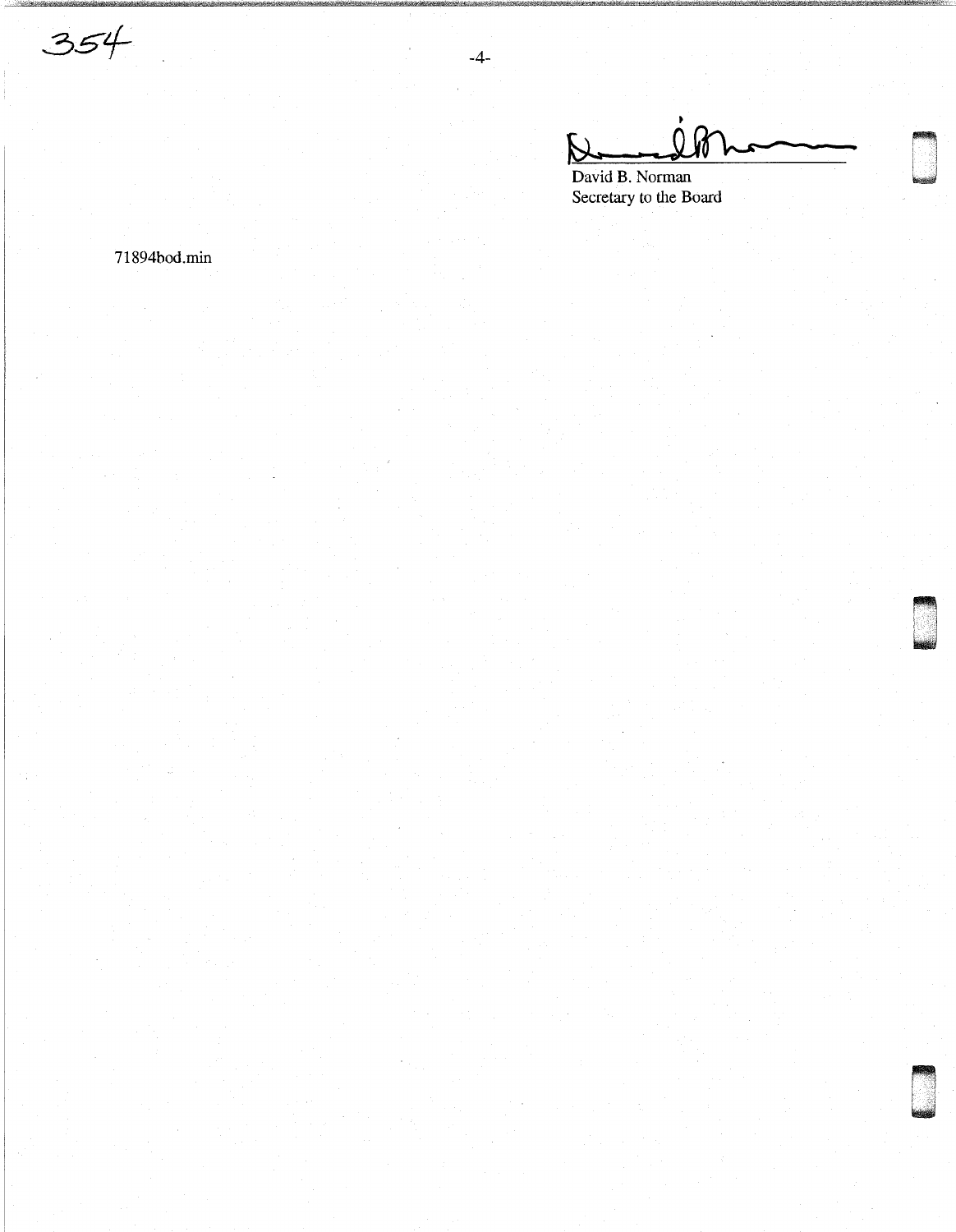# WATER ALLOCATION AGREEMENT

This WATER ALLOCATION AGREEMENT is made this  $/3h$  day of  $J\upsilon(\gamma)$ , 1994 between the JAMES CITY SERVICE AUTHORITY ("JCSA") and STONEHOUSE INC., a Virginia corporation ("Stonehouse").

### RECITALS

A. Stonehouse is the owner of certain real property containing approximately 5,750 acres located in western James City County, zoned PUD-R and PUD-C, with proffers, under the James City County {the "County") Zoning Ordinance and shown and set out on the Master Plan approved by the County pursuant to the PUD provisions of the Zoning Ordinance {the "Property").

B. Stonehouse has constructed ten groundwater withdrawal wells known as Stonehouse Wells 2, 3, 3A, 5, 7, 7A, 8, 9, 10 and 11, SWCB #'s EV0024001 through EV00240010 {the "Wells") on property owned by Stonehouse. Stonehouse has obtained a Certificate of Groundwater Right, No. EV0024000, from the State Water Control Board ("SWCB") allowing the withdrawal of up to 184,096,600 gallons of ground water per month from the Wells. Wells 2, 3A and 7A are screened in the Potomac Aquifer. The other Wells are screened in the Chickahominy-Piney Point Aquifer. Well 2 is located and will serve development in New Kent County. The other Wells are located on the Property.

c. Stonehouse has applied to the Department of Environmental Quality for a permit to withdraw an average of 720,000 gallons per day ("gpd") from Wells 7 and 7A to serve Development Area One of Stonehouse.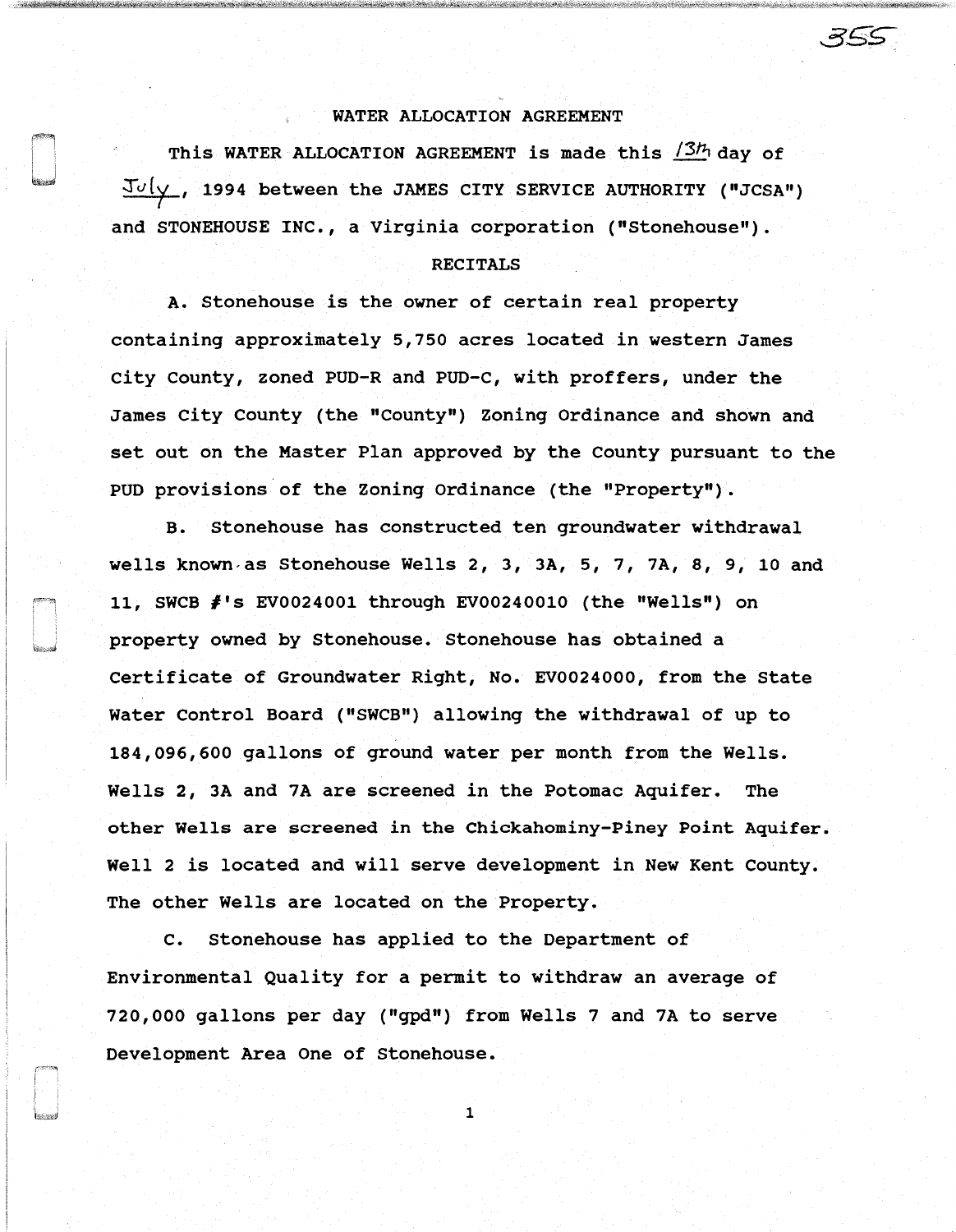D. The PUD provisions of the County Zoning Ordinance require that the Stonehouse development be served by public water for domestic drinking water needs. Accordingly, Stonehouse intends to construct a potable water system utilizing Wells 7 and 7A to serve Development Area One of Stonehouse in accordance with applicable JCSA regulations. Stonehouse will expand the potable water system utilizing some or all of the Wells as necessary to serve development in Stonehouse, unless other sources of water are made available to it. At present the water from Well 7A is not potable unless blended with the water from the other Wells and the potable water system constructed by Stonehouse is expected to utilize blending. Stonehouse is required to dedicate the system to JCSA by the County Zoning Ordinance.

356

00<br>1990<br>1990

E. The approved Stonehouse Master Plan calls for a golf course to be located in Development Area One of Stonehouse. While Stonehouse is willing to commit to use surface water from Richardson's Mill Pond to irrigate the golf course, Stonehouse must ensure that if it is prevented from utilizing surface water from Richardson's Mill Pond to irrigate the golf course by the construction of the Ware Creek Reservoir, then it is allocated an adequate supply of water from the Reservoir or from Well 7A to irrigate the golf course to be constructed in Development Area One of Stonehouse and JCSA is agreeable to this allocation.

# AGREEMENT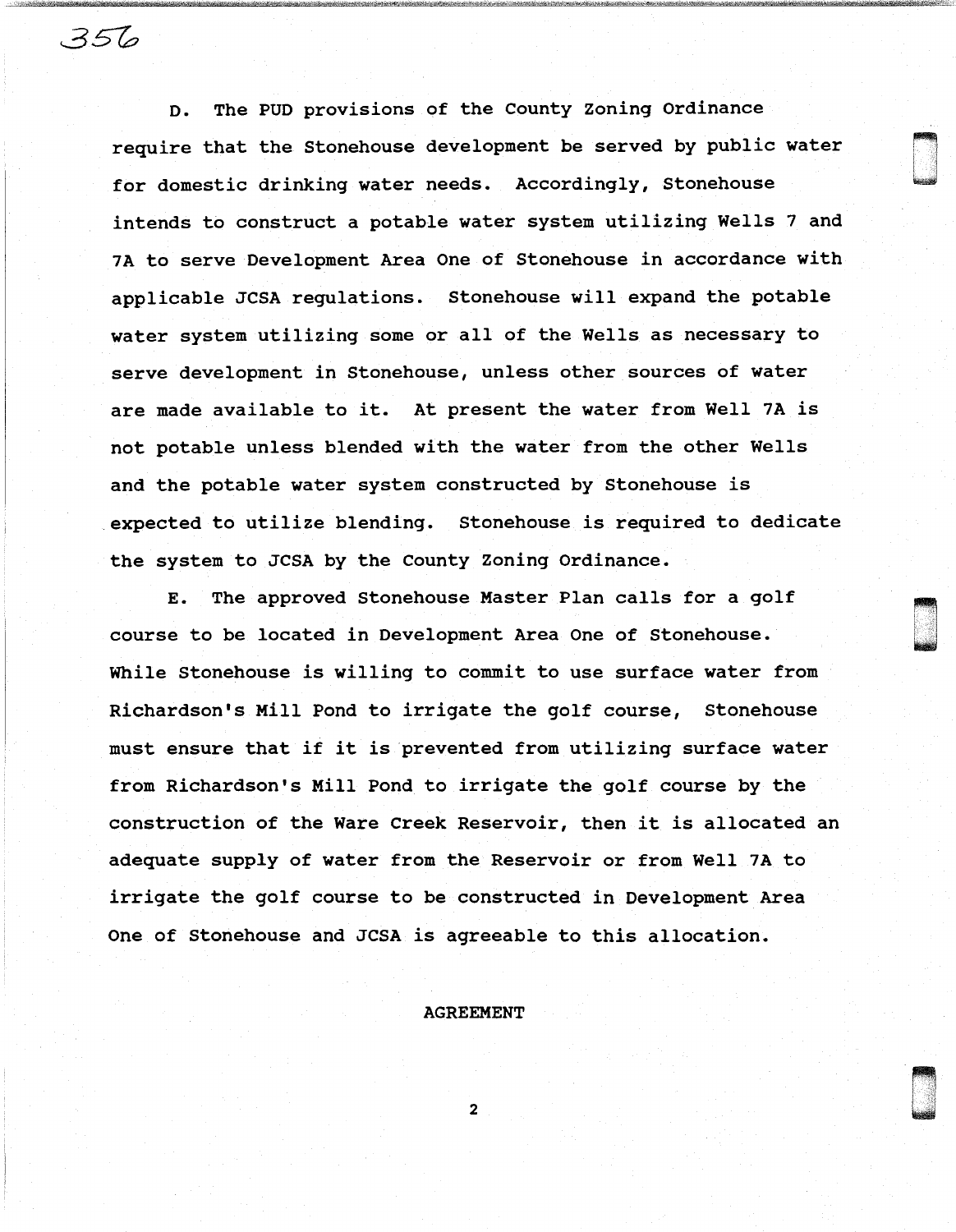NOW, THEREFORE, in consideration of the mutual covenants contained herein and other valuable consideration, receipt of which is hereby acknowledged, the parties agree as follows:

**1. Use of surface water.** Stonehouse agrees to utilize withdrawals of surface water from Richardson's Mill Pond and other ponds on the golf course to irrigate the golf course to be constructed in Development Area One of Stonehouse, unless it is prevented from doing so due to the construction of the Ware Creek Reservoir. JCSA shall not take any action to prevent Stonehouse from utilizing Richardson's Mill Pond for golf course irrigation for at least five years from the date hereof.

**2. Allocation.** If Stonehouse or its successors in title to the golf course are prevented from utilizing surface water from Richardson's Mill Pond to irrigate the golf course by the construction of the Reservoir, then Stonehouse or its successors in title to the golf course shall have the right to withdraw, and is hereby allocated, water from either the Reservoir or from Well 7A, at the election of JCSA, in an amount equal to the "Withdrawal Allocation" as defined below to irrigate the golf course. Any connection to and withdrawal from Well 7A shall be made at a point approved by JCSA. During the first three years after the opening of the golf course to play by the public, the parties shall determine the actual average annual water usage for irrigation of the golf course for the three year period. If Stonehouse or its successors in title to the golf course are prevented from utilizing Richardson's Mill Pond to irrigate the

3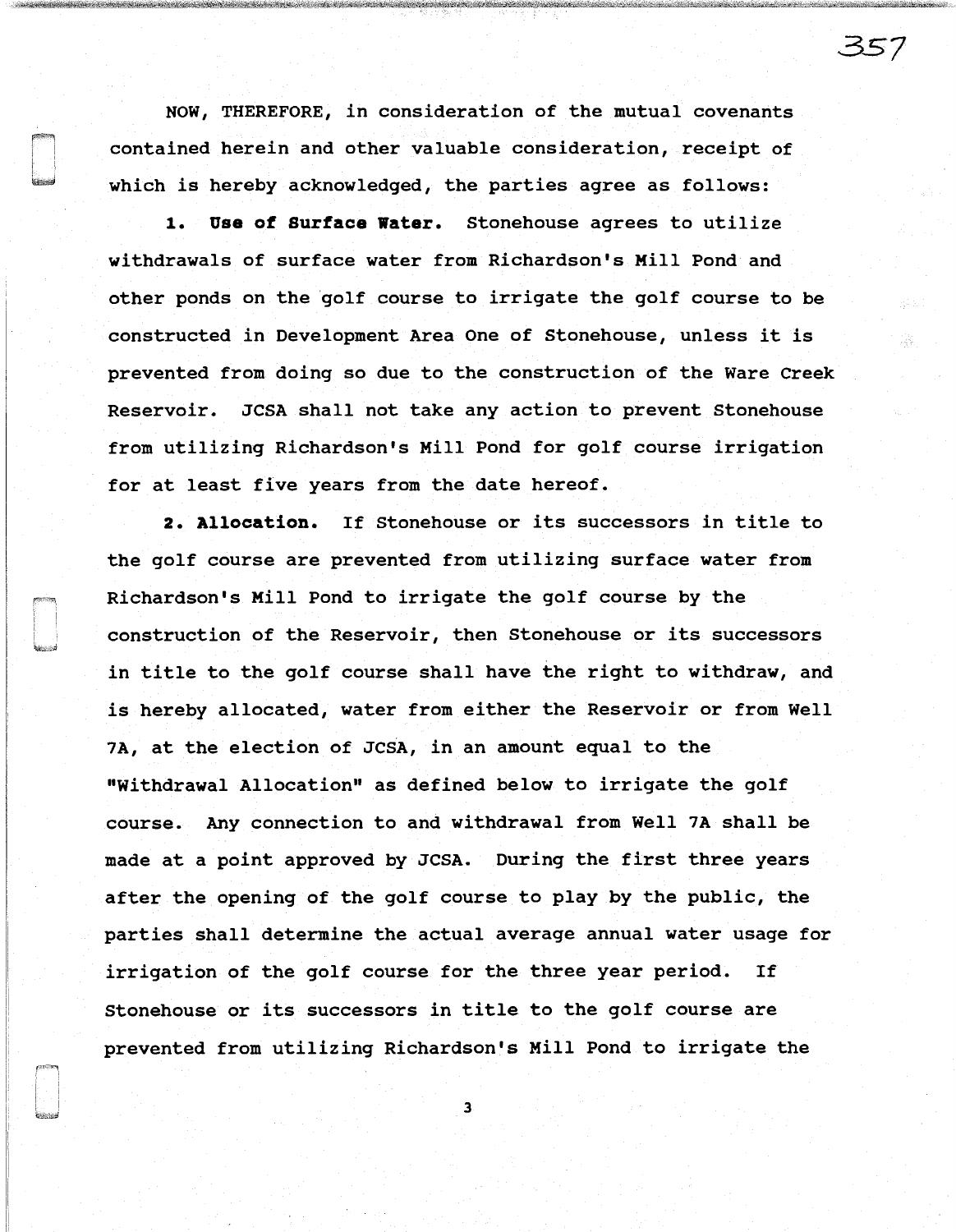golf course by the construction of the Ware Creek Reservoir, then the amount of water from the Reservoir or Well 7A allocated to Stonehouse hereunder on an annual basis for the remainder of the term of this Agreement to irrigate the golf course shall be an amount equal to the lesser of (i) the actual average annual usage determined as set forth above multiplied by 1.2 or (ii) 150,000 gpd on an annualized basis (the "Withdrawal Allocation"). JCSA agrees to this allocation and the conveyance of Wells subject to this Agreement and further agrees that the water allocated to Stonehouse hereby shall be provided at no cost to the user thereof with the exception of a charge equal to the user's prorata share based on actual water usage of JCSA's cost of operating Well 7A. The parties agree to cooperate in designing the system to accommodate this allocation. In addition, Stonehouse and its successors in title to the golf course shall submit to JCSA for its approval a water conservation and drought management plan concurrent with the submittal of the site plan for the golf course to the County and shall abide by the approved plan.

d 'an<br>D 'an Chaidhean<br>D 'an Chaidhean

u Ca<br>U '' '

**3. Additional capacity.** When actual water usage by development within Stonehouse from the potable water system serving Stonehouse reaches 80% of the permitted capacity of the system, Stonehouse shall submit to JCSA a plan to increase the capacity of the system to serve development within Stonehouse. If JCSA is unable to provide potable water to development within the Stonehouse project because it has reached the maximum

4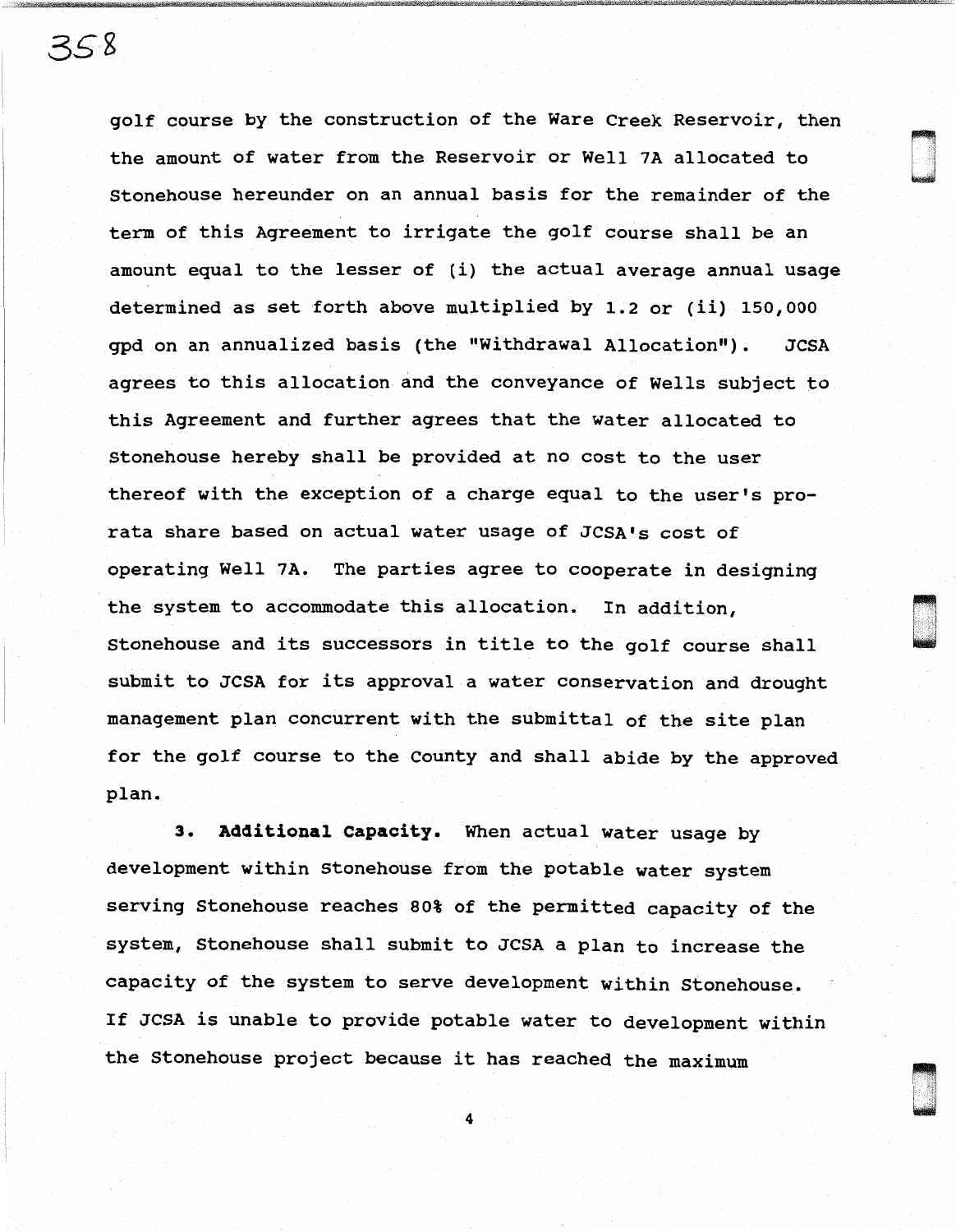permitted withdrawal level under the applicable SWCB permit(s) in providing water to earlier development within the Stonehouse project and for golf course irrigation pursuant to Section 2 above, then Stonehouse agrees, unless other sources of water are made available to it, to apply for withdrawal permits for the permitted or other Wells on Stonehouse property and to dedicate and convey such Wells and any related facilities to JCSA to increase the capacity of the JCSA system to enable it to service additional development within Stonehouse and James City County shall not be obligated to approve site plans or subdivision plats for development within Stonehouse until such additional capacity is available. The parties agree that as of the date of the dedication of the water system utilizing some or all of the Wells to JCSA 154,000 gpd on an annualized basis of groundwater from the system shall be reserved to serve economic development within the Property. All water usage by non-residential and nonrecreational users within the Property shall be credited against and shall reduce the amount of water so reserved.

**4. Teras of Conveyance.** The dedication of the water system that includes all or some of the Wells from Stonehouse to JCSA shall be subject to the terms and conditions set forth in this Agreement, and upon such further terms and conditions as may be agreed between the parties at the time of such conveyance.

**5. Tera.** The provisions of this Agreement shall survive delivery of a deed to the water system and shall remain in force for a period of thirty years from the date hereof.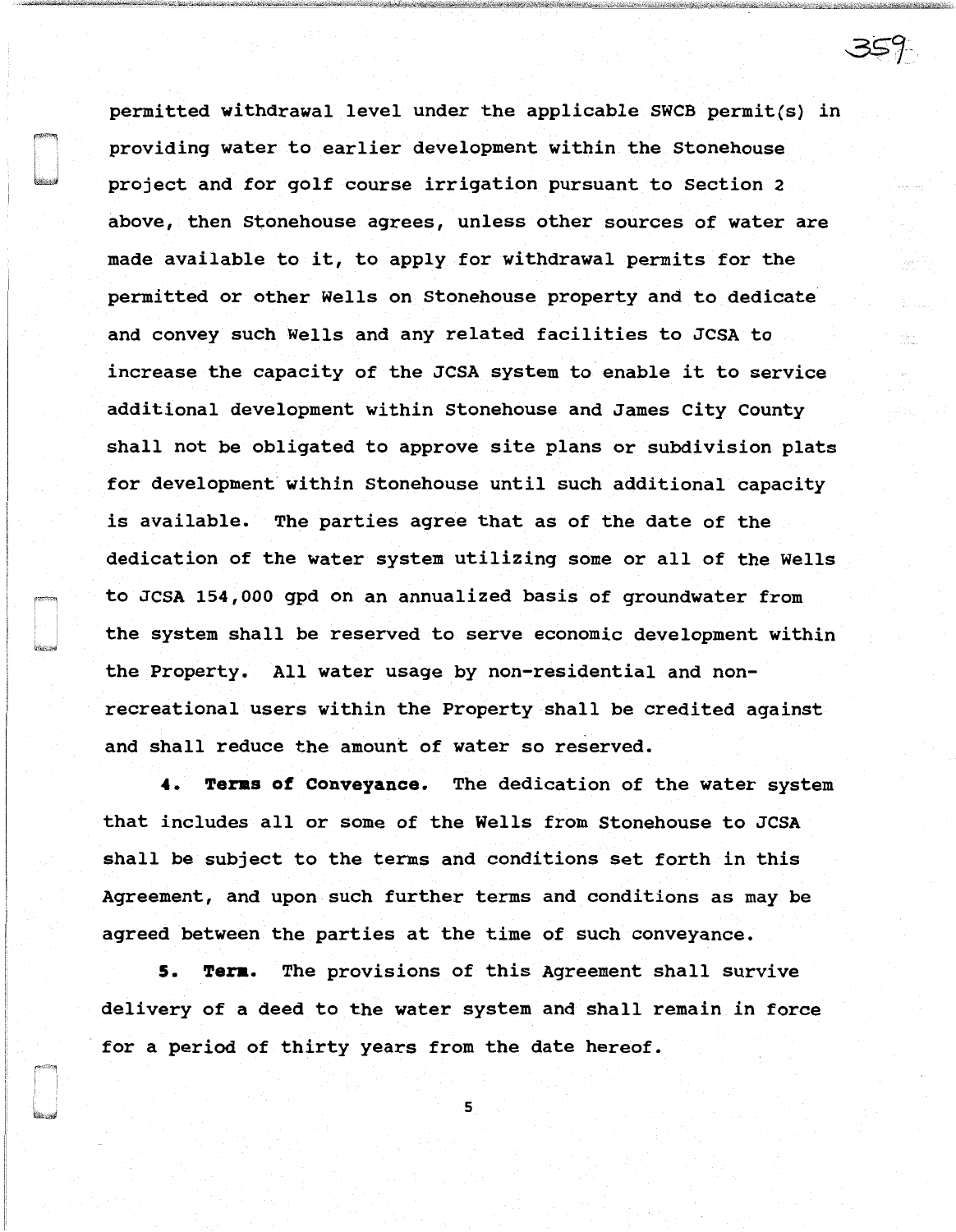3bO

6. Applicable Law. The parties acknowledge that the Wells and the operation thereof and the allocations established hereby are and remain subject to all applicable permits, laws, regulations and orders.

0<br>0<br>0

**7. Notice.** Written notice under the terms of this Agreement shall be deemed sent when deposited in the U.S. Mail, certified or registered, return receipt requested, proper postage affixed, addressed to the following:

If to JCSA:

James City Service Authority 101-E Mounts Bay Road Williamsburg, Virginia 23185

If to Stonehouse Inc.:

President Stonehouse Inc. Post Office Drawer 3643 Williamsburg, Virginia 23187

or to such other addresses as either party may designate from time to time to the other party in writing.

**8. Assignment.** This Agreement shall be binding upon and inure to the benefit of the parties hereto and their successors and assigns.

**9. Entire Agreement; severability.** This Agreement contains the entire understanding between the parties regarding the subject matter addressed herein. In the event that any part of this Agreement is found to be invalid or unenforceable, the remaining parts of this Agreement shall remain in full force and effect as written.

WITNESS the following signatures and seals.